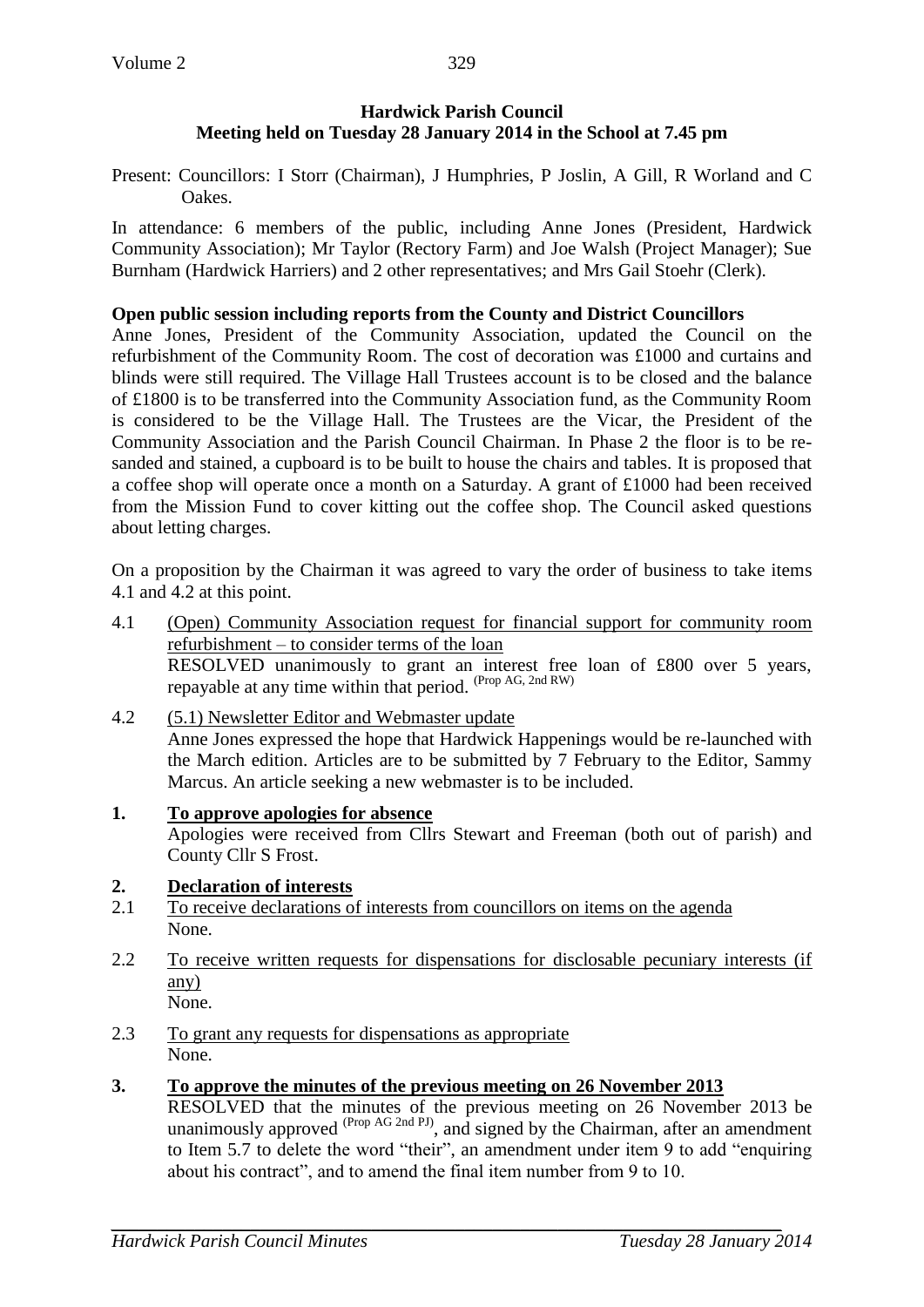#### Volume 2

On a proposition by the Chairman, it was agreed to vary the order of business.

4.6 (6.1) Hardwick Football Club response – request for reduction of their fee

The letter from Hardwick Harriers and the Seniors was considered. Apologies had been received from Bury Turfcare that they had not completed the contract as agreed last June, due to an oversight that was not picked up before the Club's letter. The contractor was in the village today completing the contract.

Representatives from the Hardwick Harriers raised their concerns and emphasised that the recreation ground was regarded as a focal point of the village and HSSC were losing out on income when the teams played elsewhere. Investment was needed in terms of the reputation of the village as a whole. The involvement of the Harriers in pitch and drain work was noted. The centre part of the pitch was likened to a basin filled with water.

The Parish Council considered that there was nothing further that the Council could do and that the Clubs should approach the Football Association to ask what else could be done to improve the situation and when this has been received the Parish Council will consider the matter further. The Parish Council was supportive of the Clubs, and if work is required during the summer, the Council will support the Football Club in liaising with the Cricket Club.

5.1 Hardwick Harriers Football Club – request use of Recreation Ground for tournament on 15 June

RESOLVED to approve the request to use the recreation groung for the tournament and note that the Football Club has liaised with the Cricket Club.

4.7 (5.6) Andrew Campbell proposed development at Rectory Farm

Mr Taylor outlined his plans and wishes to build another property to the rear outside the building land, in order to downsize and enable him to remain in the village. He offered a undisclosed financial contribution towards the fencing of the play area, parking and improvement to the road. The applicants emphasised their intention for a "soft" driveway.

Cllr Freeman's comments were considered in his absence as read by the Chairman. The Chairman reiterated. That the Council was happy for them to build the house but not to allow access across the Council's land. Joe Walsh outlined the implications for the neighbouring house and Mr Taylor's land and access. The Parish Council's position, however, was unchanged.

#### **4. Matters arising and carried forward from the last or previous meetings for discussion/decisions**

- 4.0 The Clerk's report was noted.
- 4.1 (Open) Community Association request for financial support for community room refurbishment – to consider terms of the loan Taken earlier.
- 4.2 (5.1) Newsletter Editor and Webmaster update Taken earlier.
- 4.3 (5.3) Proposal for double yellow lines in three locations to consider the outcome of the double yellow lines consultation Five written responses were considered, of which one was in favour of the proposal. 30 letters had been delivered from the top of Cambridge Road to the first bungalow on Egremont Road.

RESOLVED that the Parish Council goes ahead with the installation of double yellow lines in all three locations and agrees to the approximate cost of £800. (Prop PJ, 2nd AG)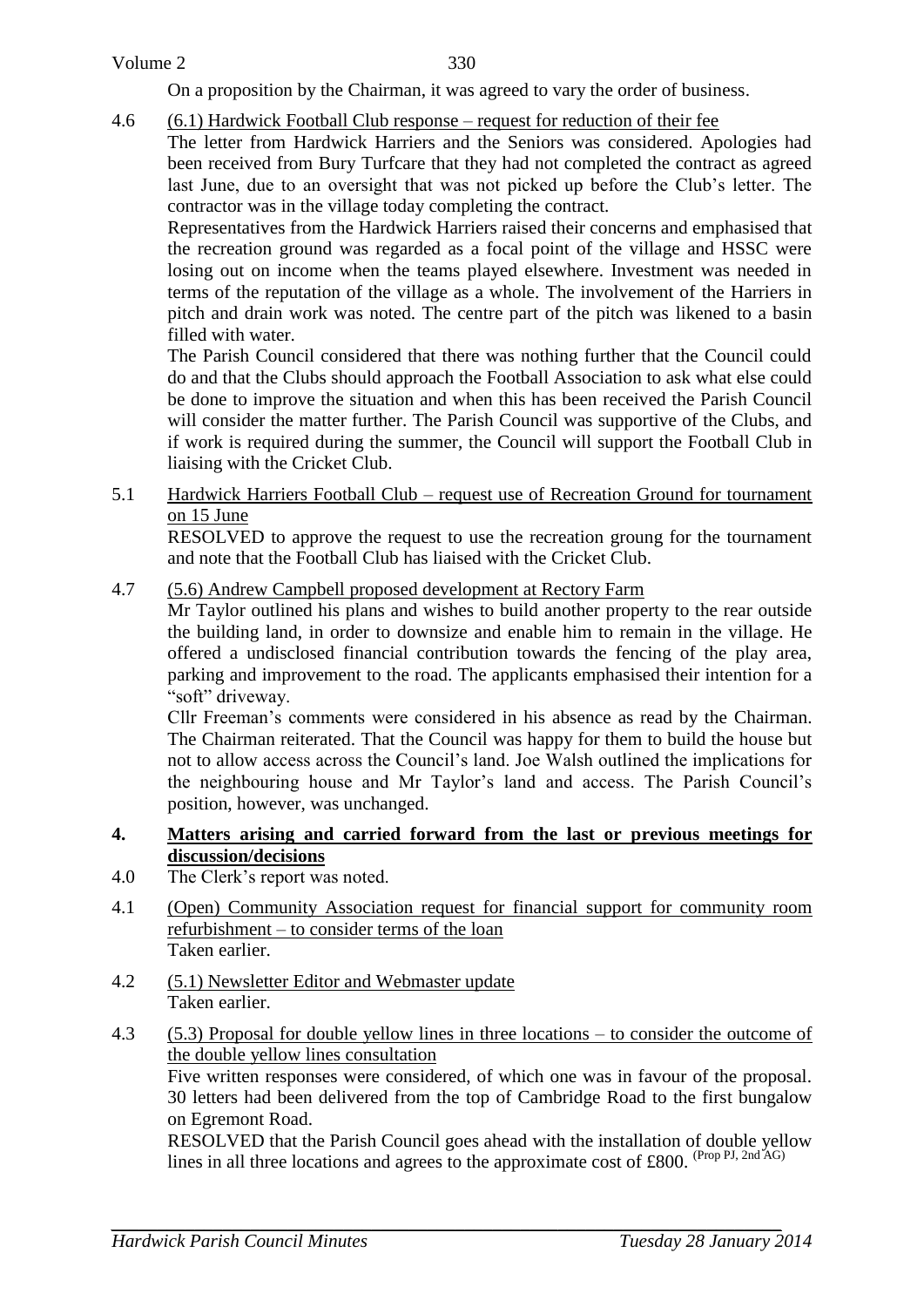Volume 2

- 4.3 (5.4) Proposal that the Parish Council matches the value of the gritting equipment provided free of charge by CCC Two gritters had arrived together with salt and equipment. RESOLVED to purchase two smaller Sealey gritters with 27kg capacity at a cost of £62.42 each. (Prop IS, 2nd PJ) Cllr Humphries is to contact CCC to see if they can be purchased more cheaply.
- 4.4 (5.5) Proposal for a new style replacement bin at Grenadier Walk RESOLVED to note that SCDC would not provide a replacement bin and that the Parish Council would purchase a Topsy 2000 bin itself and have it installed.
- 4.5 (5.3) Minor Improvement Scheme bid for improvement work to Cahills Corner report The outcome of the bid was still awaited.
- 4.6 (6.1) Hardwick Football Club response request for reduction of their fee Taken earlier.
- 4.7 (5.6) Andrew Campbell proposed development at Rectory Farm Taken earlier.
- 4.8 HSSC Lease and lease plan

On a proposition by the Chairman, carried unopposed, in accordance with S1 (2) of the Public Bodies (Admissions to Meetings) Act 1960, in view of the confidential nature of the business to be transacted, that is, lease negotiations, the public were temporarily excluded from the meeting and were instructed to withdraw. Members of the public left the meeting and did not return. The Clerk was invited to remain.

The meeting was briefly closed to the public while the lease negotiations were discussed and the Council updated as to recent correspondence with the Council's Solicitor. The meeting was re-opened to the public shortly thereafter.

### **5. Correspondence/communications received**

5.1 Hardwick Harriers Football Club request use of Recreation Ground for tournament on 15 June

Taken earlier.

5.2 SCDC Community Pride and Village Hero Awards 2013-2014

RESOLVED to nominate Chris Fuller for the Village Hero award for his contribution to the village, maintenance of the recreation ground in his own time, fostering the playing of cricket in the village and respect for the game, benefiting the Cricket and Football Clubs and the whole village, and ensuring that the recreation ground looks good.

- 5.3 Scouts request that the Parish Council submits its Planning Application Cllr Humphries declared an interest as scout leader. It was noted that the letter was received from the Guides, not the Scouts. RESOLVED to approve the payment of the planning fee of £577.50 and to invoice the Guides for repayment.
- 5.4 SCDC Housing Needs Survey Carried forward to the next meeting.

### **6. Planning Applications and Decision notices**

- 6.1 Planning applications received since the last meeting
- 6.1.1 S/2741/13/FL 17 Ellison Lane single storey side extension RESOLVED to recommend approval as it will improve the property.
- 6.1.2 S/2546/13/FL 112 Limes Road single storey side extension to note response made between meetings

RESOLVED to note that the Parish Council had recommended approval.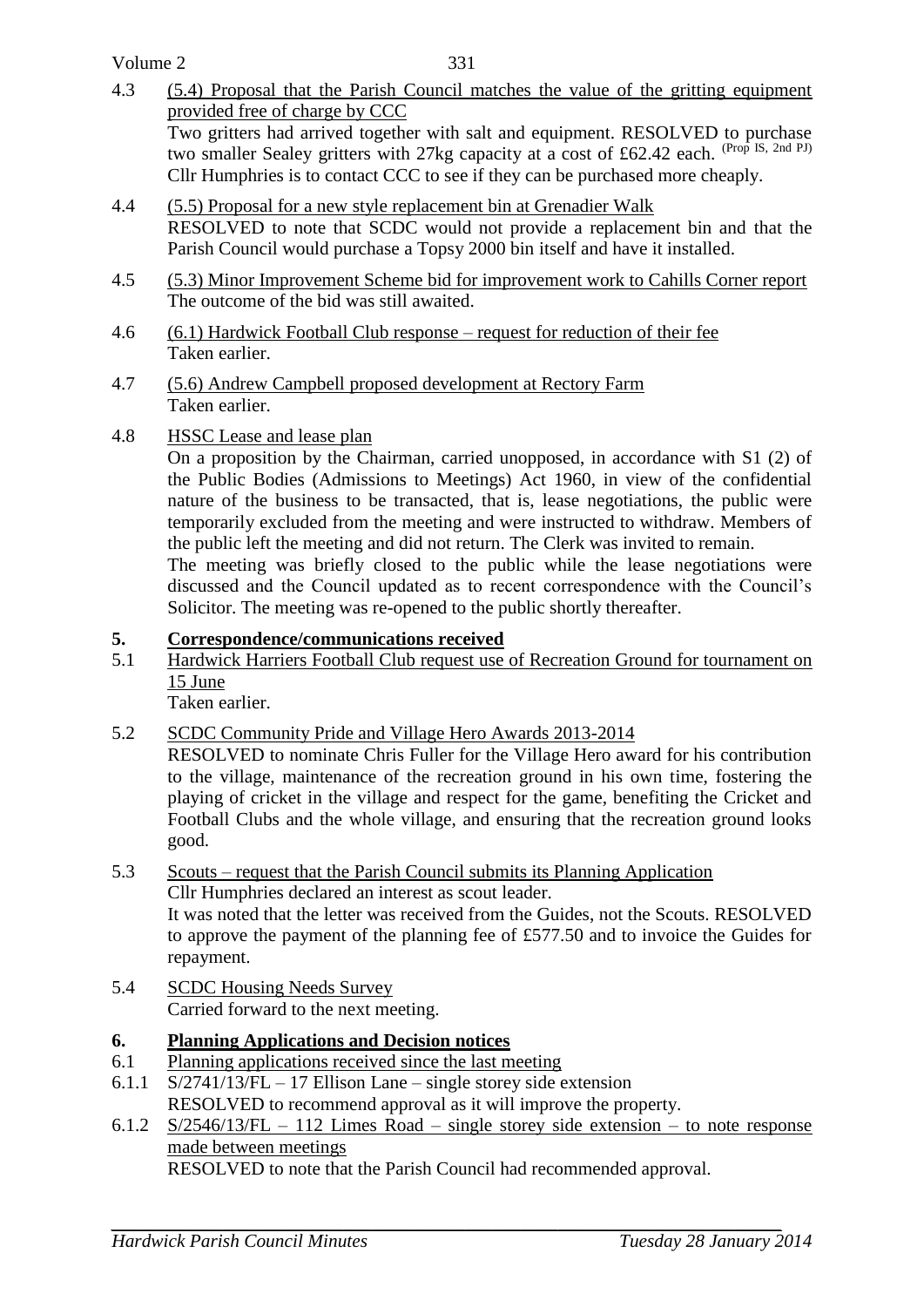Volume 2

- 6.1.3 S/2618/13/FL 3 St Neots Road First floor extension, single storey rear extension and erection of garage – to note response made between meetings RESOLVED to note that the Parish Council made no recommendation.
- 6.1.4 S/0036/13/FL 14 Bramley Way Two storey front extension and single storey rear extension

RESOLVED to respond that the Parish Council has no objection to the rear extension but objects to the front extension. If the Officer is minded to approve the application, the Parish Council recommends that it comes before the Planning Committee and a site visit takes place, as the front extension would impair the view of the adjacent property and allow no light to the adjacent property.

- 6.1.5 S/2712/13/AD 175 St Neots Road Double sided totem style sign with external illumination RESOLVED to recommend approval.
- 6.2 SCDC Decision Notices RESOLVED to note the following SCDC Decision Notices:
- 6.2.1 S/1855/13/FL 26 Ellison Lane single storey front extension Permission granted.
- 6.3 Tree Works
- 6.3.1 St Mary's Church

RESOLVED to note the response made between meetings, that the Parish Council had no objections to the essential maintenance work.

It was noted that the trees on the roundabout had not yet been replaced.

### 6.4 S106 agreement – Lark Rise

RESOLVED that the S106 agreement be signed and that the Council will use the community space contribution towards the Community Room as part of the £800 agreed.

RESOLVED that the Parish Council donate the sum of £279.87 to the Community Association to use for the Community Room and that the £800 loan will no longer require repayment.

### **7. Members reports and items for information only**

### 7.1 Report on P3 meeting

RESOLVED to consider Cllr Joslin's P3 report. The Parish Council must be informed by CCC when grass cutting work will take place and work must take place at the correct time of the season.

7.2 Report on Millers Way and correspondence with CCC and to decide the next steps The reports and correspondence were considered. RESOLVED to obtain copies of the Land Registry documents for all the homes in Millers Way.

## **8. Finance, procedure and risk assessment**

- 8.1 To consider any quotes for urgent work required because of risk Mr Dyer is to be asked to sweep up glass at the skate park.
- 8.2 To consider tenders for grass cutting and maintenance of village The tenders are to be opened by the Clerk.

## 8.3 To receive play area and skate park inspection reports

The Parish Council was concerned that Grenadier Walk and Worcester Avenue reports have not been presented to the Council at each meeting and that Cllr Bhachu had missed so many meetings.

RESOLVED that Cllr Worland should take over the checking and reporting on Grenadier Walk and Worcester Avenue play areas.